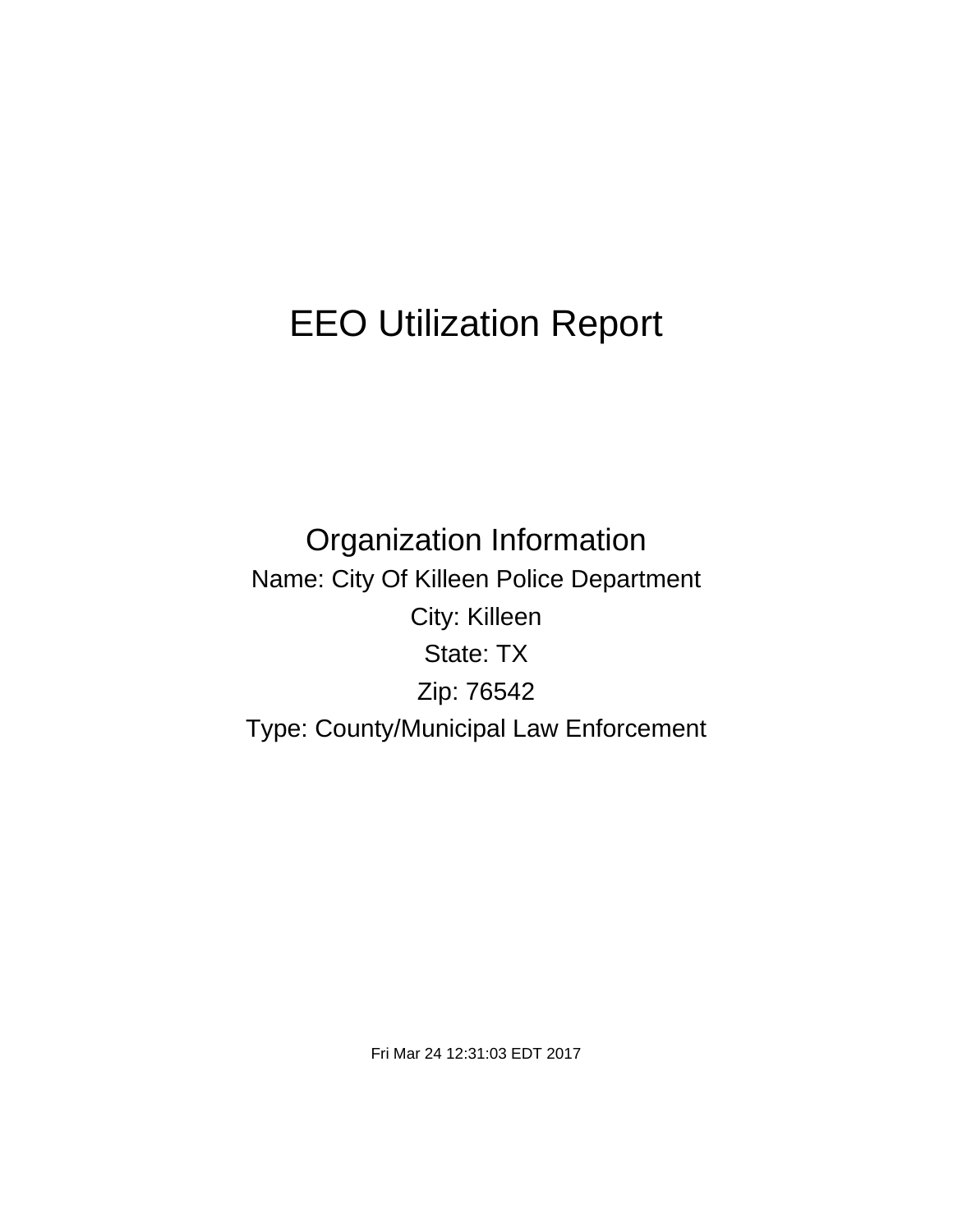# **Step 1: Introductory Information**

### **Policy Statement:**

It is the policy of the Killeen Police Department that no qualified applicant shall knowingly be discriminated against with regards to recruitment, selection, appointment, training, promotion, retention, discipline or other aspects of employment because of race, color, national origin, creed, religion, sex, age, physical or mental disability, sexual orientation, or marital status in accordance with federal, state and local statutes and laws. Additionally, the department will not discriminate in employment decisions based on an individual's AIDS, AIDS Related Complex, or HIV status nor will it discriminate against individuals who are perceived to be at risk of HIV infection or who associate with individuals who are believed to be at risk.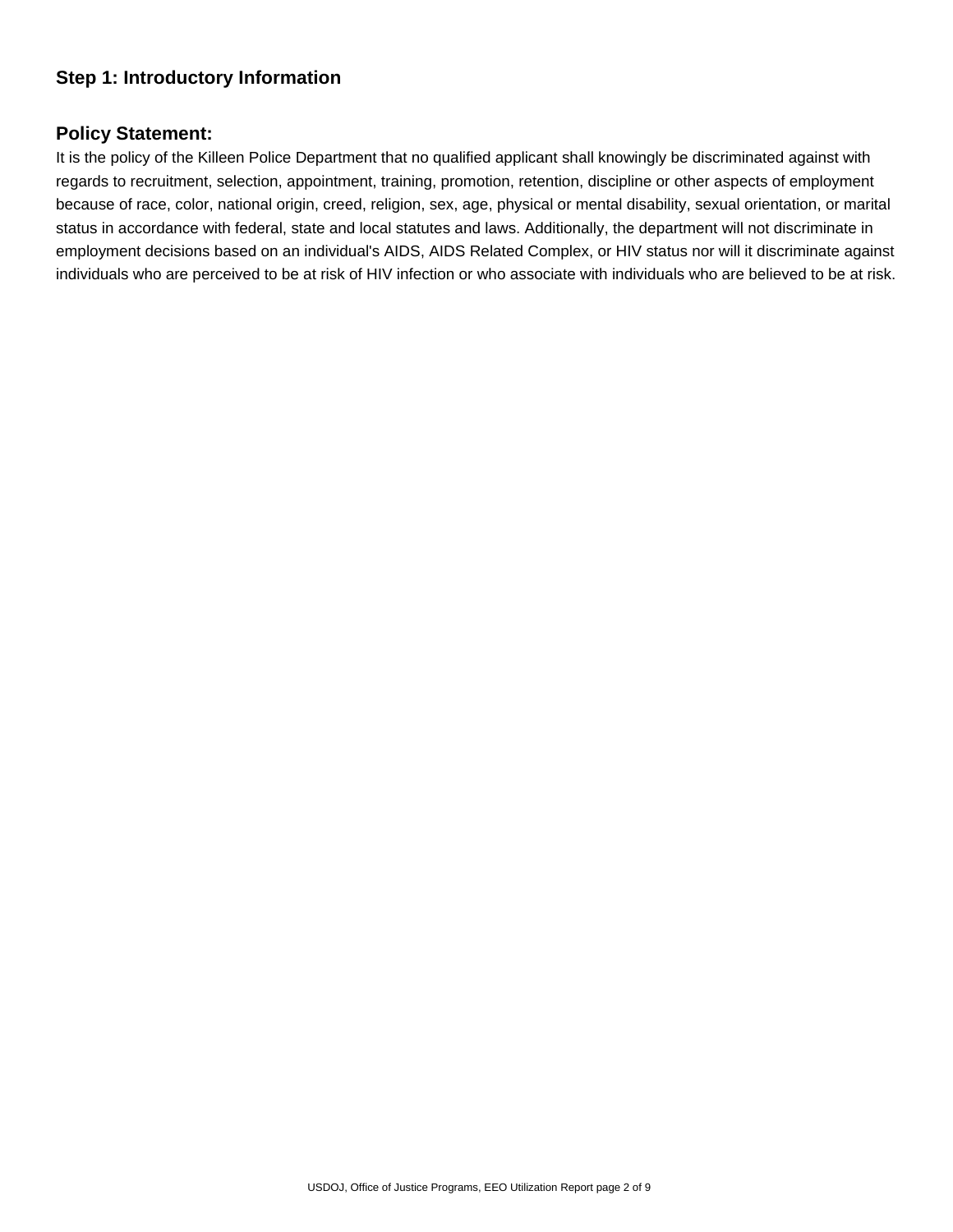# **Step 4b: Narrative of Interpretation**

The Killeen Police Department is committed to fielding a diverse workforce. This is important because employees with diverse backgrounds bring different experiences and talents that strengthen the organization and better prepare it for the modern world.

Upon review of the Utilization Analysis Chart, we have made the following observations:

White, Hispanic and African American females are underutilized groups within the sworn patrol officer ranks at -14%,-12% and -13% respectively.

Black males are similarly under-represented in the supervisory ranks at -12%.

White Males in Administrative Support positions are also underutilized at -13%.

Historically, law enforcement has been a male-dominated profession. Many departments have struggled to recruit qualified female applicants and we are no exception. There is an ongoing recruiting problem nationwide. Some departments have referred to it as a recruiting crisis. There have been several recent high-profile and controversial police actions involving minorities that received major media attention. There have has also been a significant upswing in violence against police officers. We believe that these issues have had a marked negative influence on our recruiting efforts, but have particularly exacerbated the problem as it relates to female and minority recruits. Despite using minority females in recruiting efforts, videos and public service announcements, we continue to struggle. We are committed to pressing forward in this regard.

See attachment for continuation.

Following File has been uploaded:2017 EEOP Step 4b Attachment.pdf

# **Step 5: Objectives and Steps**

### **1. Identify ways to attract and recruit White, Hispanic and African American female candiates for the position of police officer.**

a. The Killeen Police Department's Personnel and Training Unit is currently working to update recruiting material in the form of flyers, posters, social media and video. They will feature female officers of various races and ethnic backgrounds to attract potential female recruits. By using female officers with diverse backgrounds, we hope to be able to attract more recruit candidates from those groups. We plan to continually review our efforts.

b. The Killeen Police Department will attempt to recruit female officers by using existing female officers for face-to face recruiting efforts at job fairs and similar events. It is thought that female recruiting officers may be more approachable by female recruit candidates.

c. The Killeen Police Department will continue to recruit at local colleges including Central Texas College and Texas A&M University-Central Texas as well as Temple College in Temple, Texas. Although there no historically minority institutions nearby, there are some within the state, such as Prairie View A&M near Houston. Past attempts to recruit there were not successful due to competition from local agencies in the Houston area. We will consider renewing our recruiting effort from this institution and others.

d. The Killeen Police Department has a strong relationship with local community organizations such as The NAACP, The League of United Latin American Citizens (LULAC) and the Korean-American Society. We will leverage our relationship with these groups to spread our recruiting message to a wider minority audience.

e. The Killeen Police Department posts vacancies through several different means in an effort to cast a wide net. Vacancies are posted in local newspapers, city and department websites, various social media sites, the statewide jobs board hosted by the Texas Commission on Law Enforcement (TCOLE.) We continue to advertise on local radio stations including the local hip-hop station, KIIZ, which boasts a large minority audience.

f. The Killeen Police Department will survey female officers to determine what attracted them to the position and ask for their input regarding outreach to potential applicants. Their insight could prove invaluable in developing new and innovative ways to reach the female audience.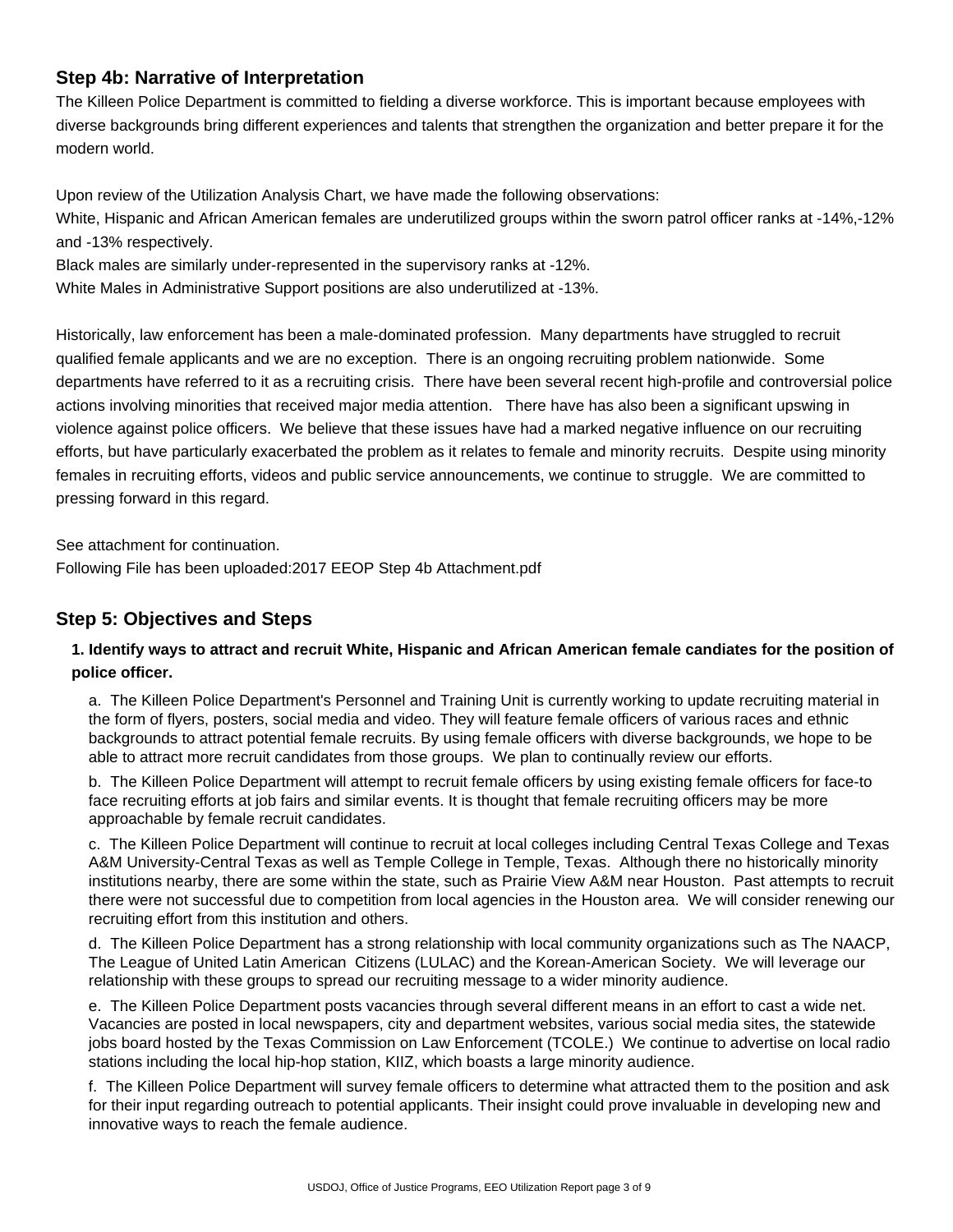#### **2. Ensure that our promotional system is unbiased so that African American males are represented in the supervisory ranks.**

a. The Killeen Police Department has already taken notice that African American Males are under represented in supervisory positions. We are a Civil Service agency and promotions within our organization are dependent upon a written Civil-Service promotional exam. Earlier this year, we examined our promotional exam source material and updated it with new information as recommended by a new test vendor. We have yet to have a promotional exam based on the updated material. Based on anticipated retirements within the next few months, we will begin the promotional process and be able to determine the effectiveness of our efforts.

b. In addition to updating promotional material, we recently changed our test writing vendor. Upcoming promotional exams will give us the opportunity to review our efforts to ensure a fair promotional process.

c. Promotional opportunities within the Killeen Police Department are posted conspicuously on bulletin boards in police facilities. Further, promotional exam notices are electronically delivered via our document management system to all eligible employees to ensure all who wish to test for the position are notified of the opportunity.

# **Step 6: Internal Dissemination**

1. Disseminate electronic copies of the EEOP Utilization Report to all employees through the department's document management software, PowerDMS. All employees have access to PowerDMS and are required to check it regularly and digitally sign for documents.

2. Place an electronic copy of the EEOP Utilization Report on the department's internal Share Point website.

3. Place hard copies of the EEOP Utilization Report in the departments Human Resources and Chief of Staff offices to be reviewed upon request.

4. Place a notice on bulletin boards throughout the facility that an electronic copy of the EEOP Utilization Report is available by email.

# **Step 7: External Dissemination**

1. Post an electronic copy of the EEOP Utilization Report on on the department's public website: www.killeenpd.com.

2. Distribute a hard copy to the Human Resources department at City Hall.

3. Notify job applicants that the department has developed an EEOP Utilization Report and that it is available upon request.

4. Place a notice on public bulletin boards within the facility that the EEOP Utilization Report is available upon request.

4. Notify vendors and contractors with whom the Killeen PD does business that the EEOP Utilization report is available upon request.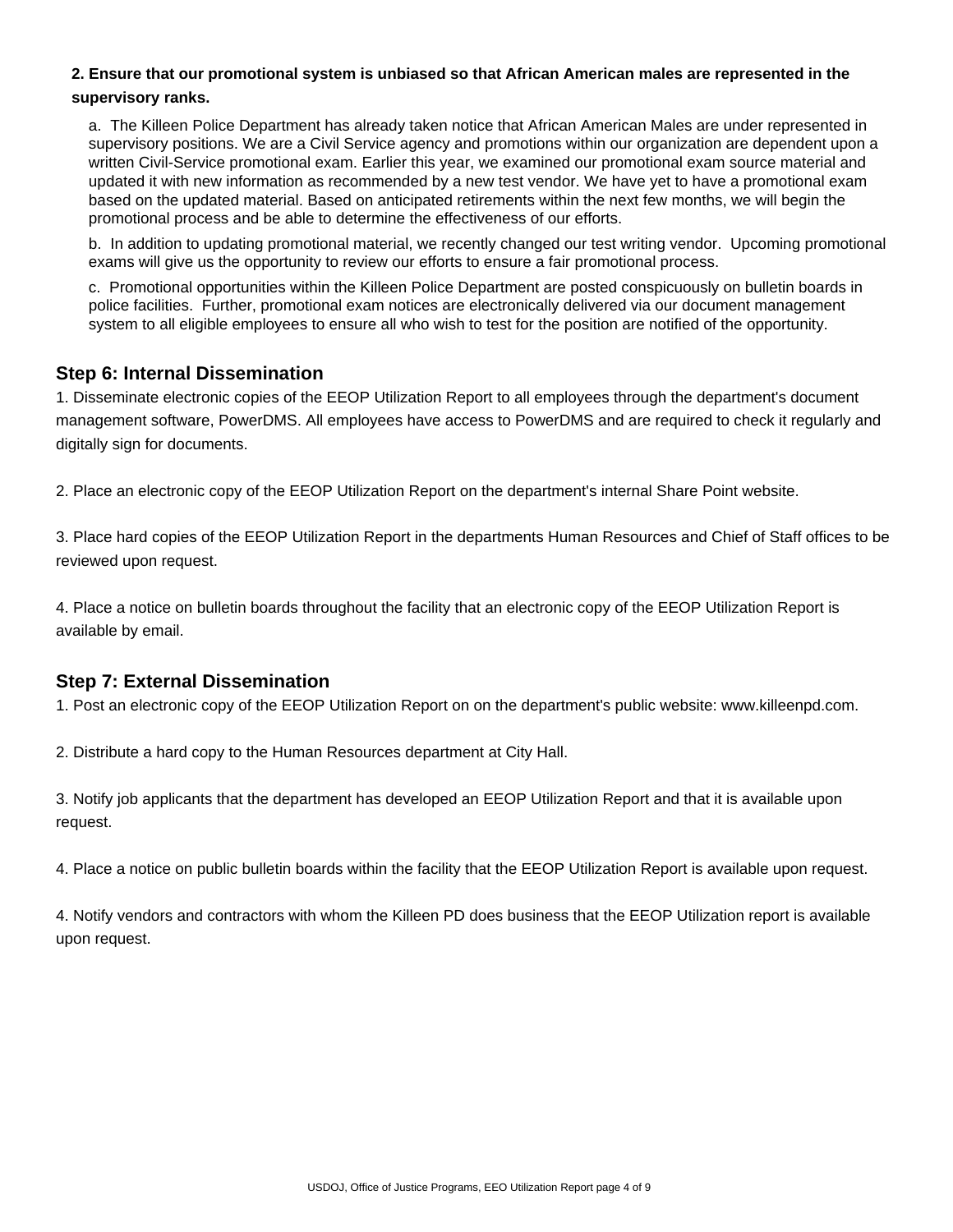### **Utilization Analysis ChartRelevant Labor Market: Bell County, Texas**

|                                                             |               |                       |                                 |                                           | Male   |                                           |                         |       |               |                       |                                 |                                           | Female |                                           |                         |        |
|-------------------------------------------------------------|---------------|-----------------------|---------------------------------|-------------------------------------------|--------|-------------------------------------------|-------------------------|-------|---------------|-----------------------|---------------------------------|-------------------------------------------|--------|-------------------------------------------|-------------------------|--------|
| Job Categories                                              | White         | Hispanic<br>or Latino | Black or<br>African<br>American | American<br>Indian or<br>Alaska<br>Native | Asian  | Native<br>Hawaiian<br>or Other<br>Pacific | Two or<br>More<br>Races | Other | White         | Hispanic<br>or Latino | Black or<br>African<br>American | American<br>Indian or<br>Alaska<br>Native | Asian  | Native<br>Hawaiian<br>or Other<br>Pacific | Two or<br>More<br>Races | Other  |
|                                                             |               |                       |                                 |                                           |        | Islander                                  |                         |       |               |                       |                                 |                                           |        | Islander                                  |                         |        |
| Officials/Administrators                                    |               |                       |                                 |                                           |        |                                           |                         |       |               |                       |                                 |                                           |        |                                           |                         |        |
| Workforce #/%                                               | 2/40%         | 0/0%                  | 0/0%                            | 0/0%                                      | 0/0%   | 0/0%                                      | 0/0%                    | 0/0%  | 1/20%         | 1/20%                 | 1/20%                           | 0/0%                                      | 0/0%   | 0/0%                                      | 0/0%                    | 0/0%   |
| CLS #/%                                                     | 5,010/40<br>% | 565/5%                | 605/5%                          | 10/0%                                     | 135/1% | 0/0%                                      | 30/0%                   | 35/0% | 3,890/31<br>% | 720/6%                | 905/7%                          | 0/0%                                      | 295/2% | 0/0%                                      | 80/1%                   | 100/1% |
| Utilization #/%                                             | $-0%$         | $-5%$                 | $-5%$                           | $-0\%$                                    | $-1%$  | 0%                                        | $-0%$                   | $-0%$ | $-11%$        | 14%                   | 13%                             | 0%                                        | $-2%$  | 0%                                        | $-1%$                   | $-1%$  |
| <b>Professionals</b>                                        |               |                       |                                 |                                           |        |                                           |                         |       |               |                       |                                 |                                           |        |                                           |                         |        |
| Workforce #/%                                               | 0/0%          | 0/0%                  | 0/0%                            | 0/0%                                      | 0/0%   | 0/0%                                      | 0/0%                    | 0/0%  | 2/100%        | 0/0%                  | 0/0%                            | 0/0%                                      | 0/0%   | 0/0%                                      | 0/0%                    | 0/0%   |
| CLS #/%                                                     | 5,645/28<br>% | 820/4%                | 880/4%                          | 25/0%                                     | 290/1% | 0/0%                                      | 70/0%                   | 0/0%  | 8,535/42<br>% | ,360/7%               | ,865/9%                         | 20/0%                                     | 300/1% | 75/0%                                     | 195/1%                  | 135/1% |
| Utilization #/%                                             | $-28%$        | $-4%$                 | $-4%$                           | $-0%$                                     | $-1%$  | 0%                                        | $-0%$                   | 0%    | 58%           | $-7%$                 | $-9%$                           | $-0%$                                     | $-1%$  | $-0%$                                     | $-1%$                   | $-1%$  |
| Technicians                                                 |               |                       |                                 |                                           |        |                                           |                         |       |               |                       |                                 |                                           |        |                                           |                         |        |
| Workforce #/%                                               | 0/0%          | 0/0%                  | 0/0%                            | 0/0%                                      | 0/0%   | 0/0%                                      | 0/0%                    | 0/0%  | 1/100%        | 0/0%                  | 0/0%                            | 0/0%                                      | 0/0%   | 0/0%                                      | 0/0%                    | 0/0%   |
| CLS #/%                                                     | 1,075/24<br>% | 295/7%                | 395/9%                          | 45/1%                                     | 10/0%  | 90/2%                                     | 10/0%                   | 0/0%  | 1,385/31<br>% | 390/9%                | 585/13%                         | 0/0%                                      | 25/1%  | 0/0%                                      | 50/1%                   | 70/2%  |
| Utilization #/%                                             | $-24%$        | $-7%$                 | $-9%$                           | $-1%$                                     | $-0%$  | $-2%$                                     | $-0%$                   | 0%    | 69%           | $-9%$                 | $-13%$                          | 0%                                        | $-1%$  | 0%                                        | $-1%$                   | $-2%$  |
| <b>Protective Services:</b><br><b>Sworn-Officials</b>       |               |                       |                                 |                                           |        |                                           |                         |       |               |                       |                                 |                                           |        |                                           |                         |        |
| Workforce #/%                                               | 28/68%        | 3/7%                  | 3/7%                            | 0/0%                                      | 1/2%   | 0/0%                                      | 0/0%                    | 0/0%  | 1/2%          | 1/2%                  | 3/7%                            | 0/0%                                      | 1/2%   | 0/0%                                      | 0/0%                    | 0/0%   |
| CLS #/%                                                     | 1,405/44<br>℅ | 375/12%               | 620/19%                         | 10/0%                                     | 4/0%   | 0/0%                                      | 60/2%                   | 70/2% | 380/12%       | 130/4%                | 120/4%                          | 0/0%                                      | 0/0%   | 0/0%                                      | 10/0%                   | 0/0%   |
| Utilization #/%                                             | 24%           | $-4%$                 | $-12%$                          | $-0%$                                     | 2%     | 0%                                        | $-2%$                   | $-2%$ | $-9%$         | $-2%$                 | 4%                              | 0%                                        | 2%     | 0%                                        | $-0%$                   | 0%     |
| <b>Protective Services:</b><br><b>Sworn-Patrol Officers</b> |               |                       |                                 |                                           |        |                                           |                         |       |               |                       |                                 |                                           |        |                                           |                         |        |
| Workforce #/%                                               | 125/54%       | 21/9%                 | 33/14%                          | 0/0%                                      | 9/4%   | 2/1%                                      | 0/0%                    | 0/0%  | 30/13%        | 4/2%                  | 4/2%                            | 1/0%                                      | 4/2%   | 0/0%                                      | 0/0%                    | 0/0%   |
| Civilian Labor Force #/%                                    | 3,755/19<br>% | 1,595/8%              | 1,780/9%                        | 4/0%                                      | 160/1% | 45/0%                                     | 95/0%                   | 45/0% | 5,270/27<br>% | 2,680/14<br>%         | 2,865/15<br>%                   | 50/0%                                     | 310/2% | 30/0%                                     | 435/2%                  | 149/1% |
| Utilization #/%                                             | 34%           | $1\%$                 | 5%                              | $-0%$                                     | 3%     | 1%                                        | $-0%$                   | $-0%$ | $-14%$        | $-12%$                | $-13%$                          | 0%                                        | 0%     | $-0\%$                                    | $-2%$                   | $-1\%$ |
| <b>Protective Services: Non-</b><br>sworn                   |               |                       |                                 |                                           |        |                                           |                         |       |               |                       |                                 |                                           |        |                                           |                         |        |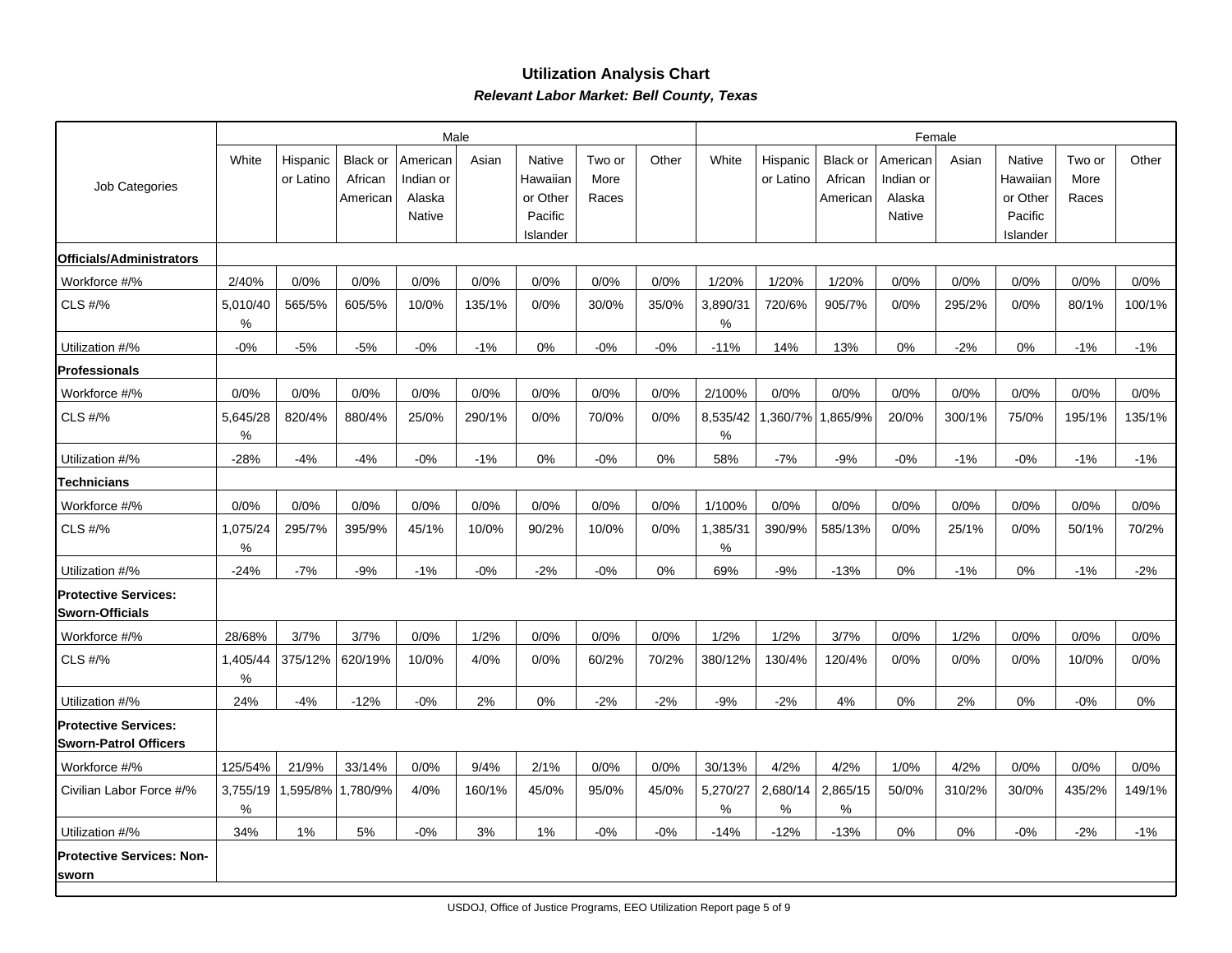|                        |               |                       |                            |                       | Male   |                                        |                |        |                |                       |                            |                       | Female |                                 |                |        |
|------------------------|---------------|-----------------------|----------------------------|-----------------------|--------|----------------------------------------|----------------|--------|----------------|-----------------------|----------------------------|-----------------------|--------|---------------------------------|----------------|--------|
| Job Categories         | White         | Hispanic<br>or Latino | <b>Black or</b><br>African | American<br>Indian or | Asian  | <b>Native</b><br>Hawaiian              | Two or<br>More | Other  | White          | Hispanic<br>or Latino | <b>Black or</b><br>African | American<br>Indian or | Asian  | <b>Native</b><br>Hawaiian       | Two or<br>More | Other  |
|                        |               |                       | American                   | Alaska<br>Native      |        | or Other<br>Pacific<br><b>Islander</b> | Races          |        |                |                       | American                   | Alaska<br>Native      |        | or Other<br>Pacific<br>Islander | Races          |        |
| Workforce #/%          | 5/25%         | 3/15%                 | 1/5%                       | 0/0%                  | 0/0%   | 0/0%                                   | 0/0%           | 0/0%   | 3/15%          | 4/20%                 | 4/20%                      | 0/0%                  | 0/0%   | 0/0%                            | 0/0%           | 0/0%   |
| <b>CLS #/%</b>         | 80/46%        | 10/6%                 | 0/0%                       | 0/0%                  | 0/0%   | 0/0%                                   | 0/0%           | 0/0%   | 55/32%         | 19/11%                | 0/0%                       | 0/0%                  | 0/0%   | 0/0%                            | 10/6%          | 0/0%   |
| Utilization #/%        | $-21%$        | 9%                    | 5%                         | 0%                    | 0%     | 0%                                     | 0%             | 0%     | $-17%$         | 9%                    | 20%                        | 0%                    | 0%     | 0%                              | $-6%$          | $0\%$  |
| Administrative Support |               |                       |                            |                       |        |                                        |                |        |                |                       |                            |                       |        |                                 |                |        |
| Workforce #/%          | 2/5%          | 1/3%                  | 1/3%                       | 0/0%                  | 0/0%   | 0/0%                                   | 0/0%           | 0/0%   | 17/45%         | 7/18%                 | 6/16%                      | 0/0%                  | 4/11%  | 0/0%                            | 0/0%           | 0/0%   |
| CLS #/%                | 6,120/18<br>% |                       | .950/6% 2,340/7%           | 55/0%                 | 385/1% | 40/0%                                  | 195/1%         | 70/0%  | 12,885/39<br>% | 3,705/11<br>%         | 4,355/13<br>%              | 55/0%                 | 615/2% | 90/0%                           | 300/1%         | 125/0% |
| Utilization #/%        | $-13%$        | $-3%$                 | $-4%$                      | $-0%$                 | $-1%$  | $-0%$                                  | $-1%$          | $-0%$  | 6%             | 7%                    | 3%                         | $-0%$                 | 9%     | $-0%$                           | $-1%$          | $-0%$  |
| <b>Skilled Craft</b>   |               |                       |                            |                       |        |                                        |                |        |                |                       |                            |                       |        |                                 |                |        |
| Workforce #/%          | 4/36%         | 0/0%                  | 2/18%                      | 0/0%                  | 1/9%   | 1/9%                                   | 0/0%           | 0/0%   | 0/0%           | 1/9%                  | 2/18%                      | 0/0%                  | 0/0%   | 0/0%                            | 0/0%           | 0/0%   |
| CLS #/%                | 6,945/58<br>% | 2,880/24<br>%         | 040/9%                     | 60/1%                 | 105/1% | 4/0%                                   | 165/1%         | 35/0%  | 290/2%         | 180/2%                | 55/0%                      | 10/0%                 | 65/1%  | 25/0%                           | 20/0%          | 0/0%   |
| Utilization #/%        | $-22%$        | $-24%$                | 9%                         | $-1%$                 | 8%     | 9%                                     | $-1%$          | $-0%$  | $-2%$          | 8%                    | 18%                        | $-0%$                 | $-1%$  | $-0%$                           | $-0%$          | 0%     |
| Service/Maintenance    |               |                       |                            |                       |        |                                        |                |        |                |                       |                            |                       |        |                                 |                |        |
| Workforce #/%          | 0/            | 0/                    | 0/                         | 0/                    | 0/     | 0/                                     | 0/             | 0/     | 0/             | 0/                    | 0/                         | 0/                    | 0/     | 0/                              | 0/             | 0/     |
| <b>CLS #/%</b>         | 8,620/24<br>% | 5,285/15<br>%         | 4,505/13<br>%              | 40/0%                 | 500/1% | 245/1%                                 | 285/1%         | 120/0% | 6,930/20<br>%  | 3,665/10<br>%         | 3,675/10<br>%              | 115/0%                | 795/2% | 220/1%                          | 390/1%         | 110/0% |
| Utilization #/%        |               |                       |                            |                       |        |                                        |                |        |                |                       |                            |                       |        |                                 |                |        |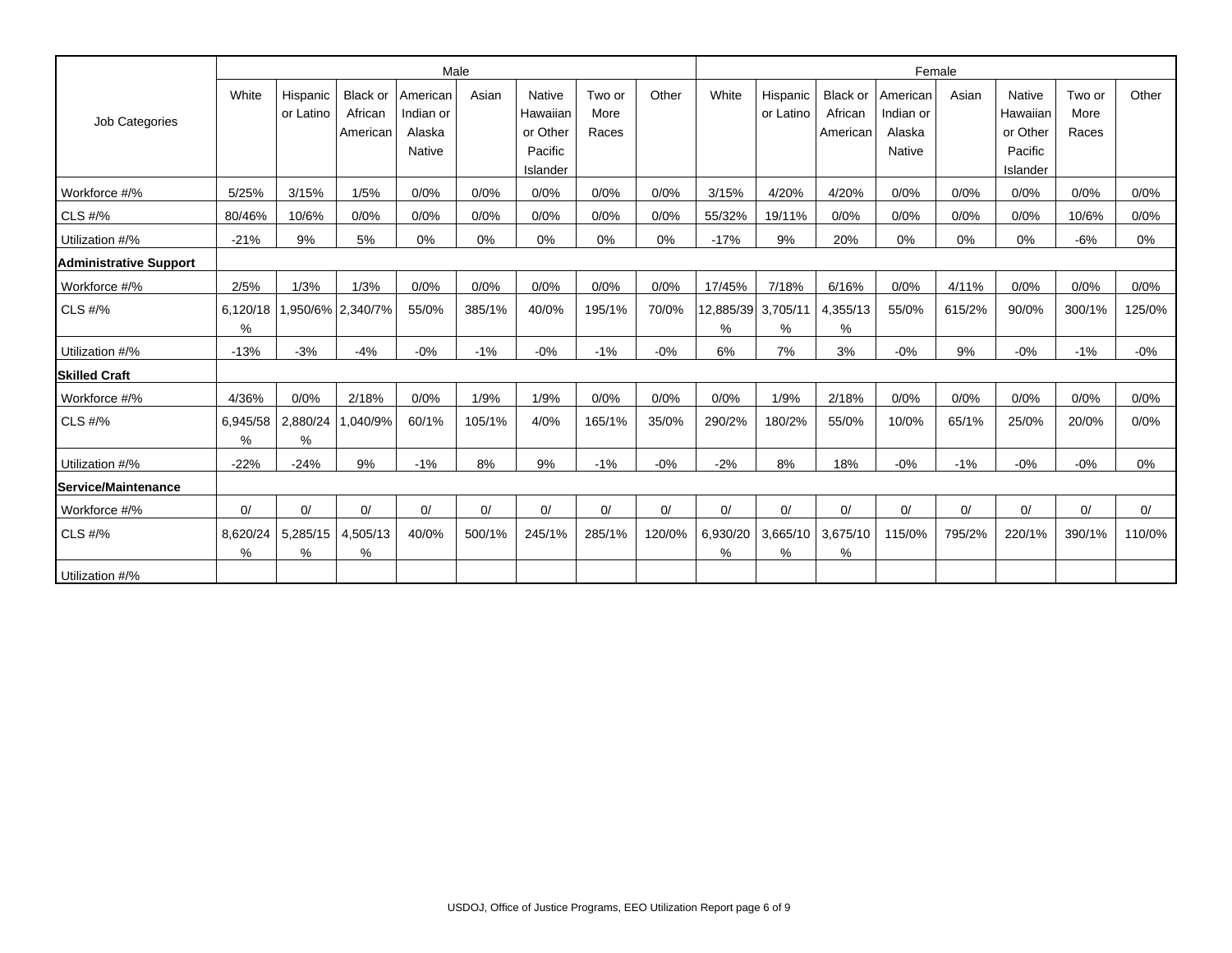#### **Significant Underutilization Chart**

|                               |       | Male      |          |           |       |          |        |       |       |           | Female   |                     |       |          |        |       |  |  |
|-------------------------------|-------|-----------|----------|-----------|-------|----------|--------|-------|-------|-----------|----------|---------------------|-------|----------|--------|-------|--|--|
|                               | White | Hispanic  | Black or | American  | Asian | Native   | Two or | Other | White | Hispanic  |          | Black or   American | Asian | Native   | Two or | Other |  |  |
| Job Categories                |       | or Latino | African  | Indian or |       | Hawaiian | More   |       |       | or Latino | African  | Indian or           |       | Hawaiian | More   |       |  |  |
|                               |       |           | American | Alaska    |       | or Other | Races  |       |       |           | American | Alaska              |       | or Other | Races  |       |  |  |
|                               |       |           |          | Native    |       | Pacific  |        |       |       |           |          | <b>Native</b>       |       | Pacific  |        |       |  |  |
|                               |       |           |          |           |       | Islander |        |       |       |           |          |                     |       | Islander |        |       |  |  |
| <b>Protective Services:</b>   |       |           |          |           |       |          |        |       | v     | v         | v        |                     |       |          | v      |       |  |  |
| <b>Sworn-Patrol Officers</b>  |       |           |          |           |       |          |        |       |       |           |          |                     |       |          |        |       |  |  |
| <b>Administrative Support</b> | ✔     |           |          |           |       |          |        |       |       |           |          |                     |       |          |        |       |  |  |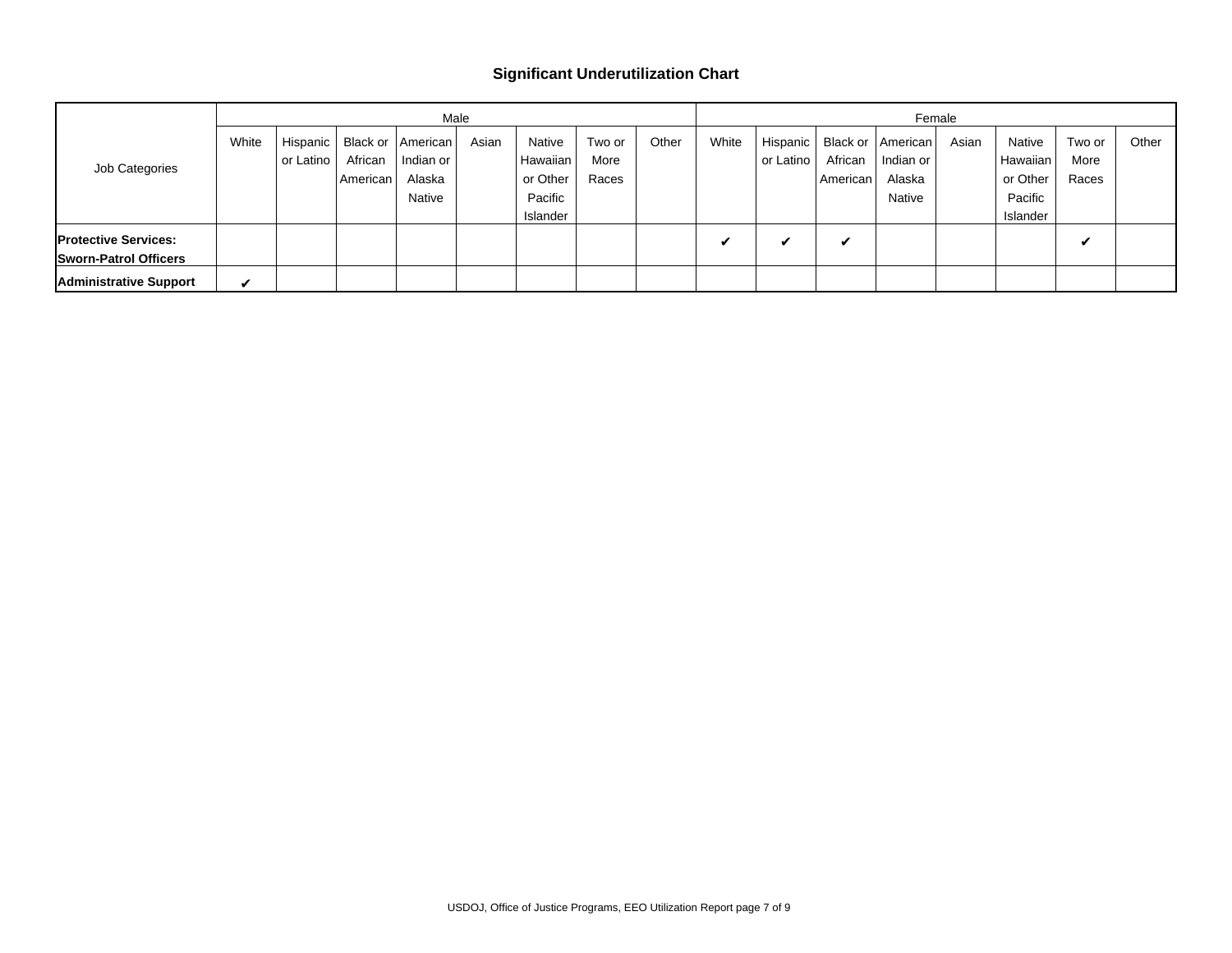### **Law Enforcement Category Rank Chart**

|                                                               |         |                       |                            |                       | Male  |                    |                |       |        |                       |                     |                       | Female |                           |                |         |  |  |  |
|---------------------------------------------------------------|---------|-----------------------|----------------------------|-----------------------|-------|--------------------|----------------|-------|--------|-----------------------|---------------------|-----------------------|--------|---------------------------|----------------|---------|--|--|--|
|                                                               | White   | Hispanic<br>or Latino | <b>Black or</b><br>African | American<br>Indian or | Asian | Native<br>Hawaiian | Two or<br>More | Other | White  | Hispanic<br>or Latino | Black or<br>African | American<br>Indian or | Asian  | <b>Native</b><br>Hawaiian | Two or<br>More | Other   |  |  |  |
| Job Categories                                                |         |                       | American                   | Alaska                |       | or Other           | Races          |       |        |                       | American            | Alaska                |        | or Other                  | Races          |         |  |  |  |
|                                                               |         |                       |                            | Native                |       | Pacific            |                |       |        |                       |                     | Native                |        | Pacific                   |                |         |  |  |  |
|                                                               |         |                       |                            |                       |       | Islander           |                |       |        |                       |                     |                       |        | Islander                  |                |         |  |  |  |
| <b>Chief of Police</b>                                        |         |                       |                            |                       |       |                    |                |       |        |                       |                     |                       |        |                           |                |         |  |  |  |
| Workforce #/%                                                 | 0/0%    | 0/0%                  | 0/0%                       | 0/0%                  | 0/0%  | 0/0%               | 0/0%           | 0/0%  | 1/100% | 0/0%                  | 0/0%                | 0/0%                  | 0/0%   | 0/0%                      | 0/0%           | 0/0%    |  |  |  |
| <b>Assistant Chief of Police</b>                              |         |                       |                            |                       |       |                    |                |       |        |                       |                     |                       |        |                           |                |         |  |  |  |
| Workforce #/%                                                 | 1/100%  | 0/0%                  | 0/0%                       | 0/0%                  | 0/0%  | 0/0%               | 0/0%           | 0/0%  | 0/0%   | 0/0%                  | 0/0%                | 0/0%                  | 0/0%   | 0/0%                      | 0/0%           | 0/0%    |  |  |  |
| Captain (Commander)                                           |         |                       |                            |                       |       |                    |                |       |        |                       |                     |                       |        |                           |                |         |  |  |  |
| Workforce #/%                                                 | 4/80%   | 0/0%                  | 0/0%                       | 0/20%                 | 1/20% | 0/0%               | 0/0%           | 0/0%  | 0/0%   | 0/0%                  | 0/0%                | 0/0%                  | 0/0%   | 0/0%                      | 0/0%           | 0/0%    |  |  |  |
| ILieutenant                                                   |         |                       |                            |                       |       |                    |                |       |        |                       |                     |                       |        |                           |                |         |  |  |  |
| Workforce #/%                                                 | 6/60%   | 0/0%                  | 3/30%                      | 0/0%                  | 0/0%  | 0/0%               | 0/0%           | 0/0%  | 0/0%   | 0/0%                  | 0/0%                | 0/0%                  | 1/10%  | 0/0%                      | 0/0%           | 0/0%    |  |  |  |
| Sergeant                                                      |         |                       |                            |                       |       |                    |                |       |        |                       |                     |                       |        |                           |                |         |  |  |  |
| Workforce #/%                                                 | 17/71%  | 3/12%                 | 0/0%                       | 0/0%                  | 0/0%  | 0/0%               | 0/0%           | 0/0%  | 0/0%   | 1/4%                  | 3/12%               | 0/0%                  | 0/0%   | 0/0%                      | 0/0%           | 0/0%    |  |  |  |
| <b>IProtective Services:</b><br><b>ISworn-Patrol Officers</b> |         |                       |                            |                       |       |                    |                |       |        |                       |                     |                       |        |                           |                |         |  |  |  |
| Workforce #/%                                                 | 125/54% | 21/9%                 | 33/14%                     | 0/4%                  | 9/4%  | 2/1%               | 0/0%           | 0/0%  | 30/13% | 4/2%                  | 4/2%                | 1/0%                  | 4/2%   | 0/0%                      | 0/0%           | $0/0\%$ |  |  |  |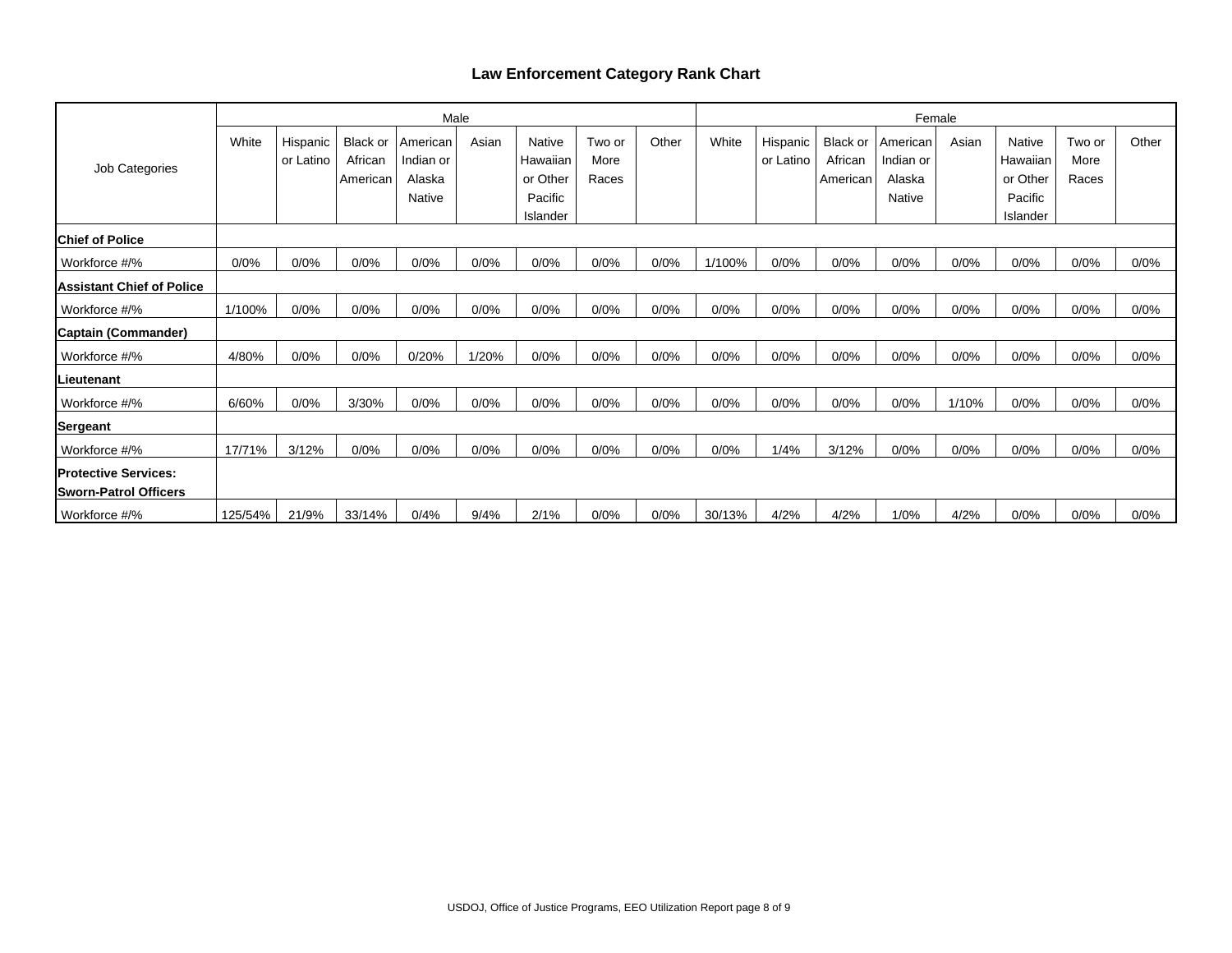I understand the regulatory obligation under 28 C.F.R. ~ 42.301-.308 to collect and maintain extensive employment data by race, national origin, and sex, even though our organization may not use all of this data in completing the EEO Utilization Report.

I have reviewed the foregoing EEO Utilization Report and certify the accuracy of the reported workforce data and our organization's employment policies.

| Certified As Final By: Alex Gearhart | Chief of Staff | 03-24-2017 |  |
|--------------------------------------|----------------|------------|--|
| [signature]                          | [title]        | [date]     |  |